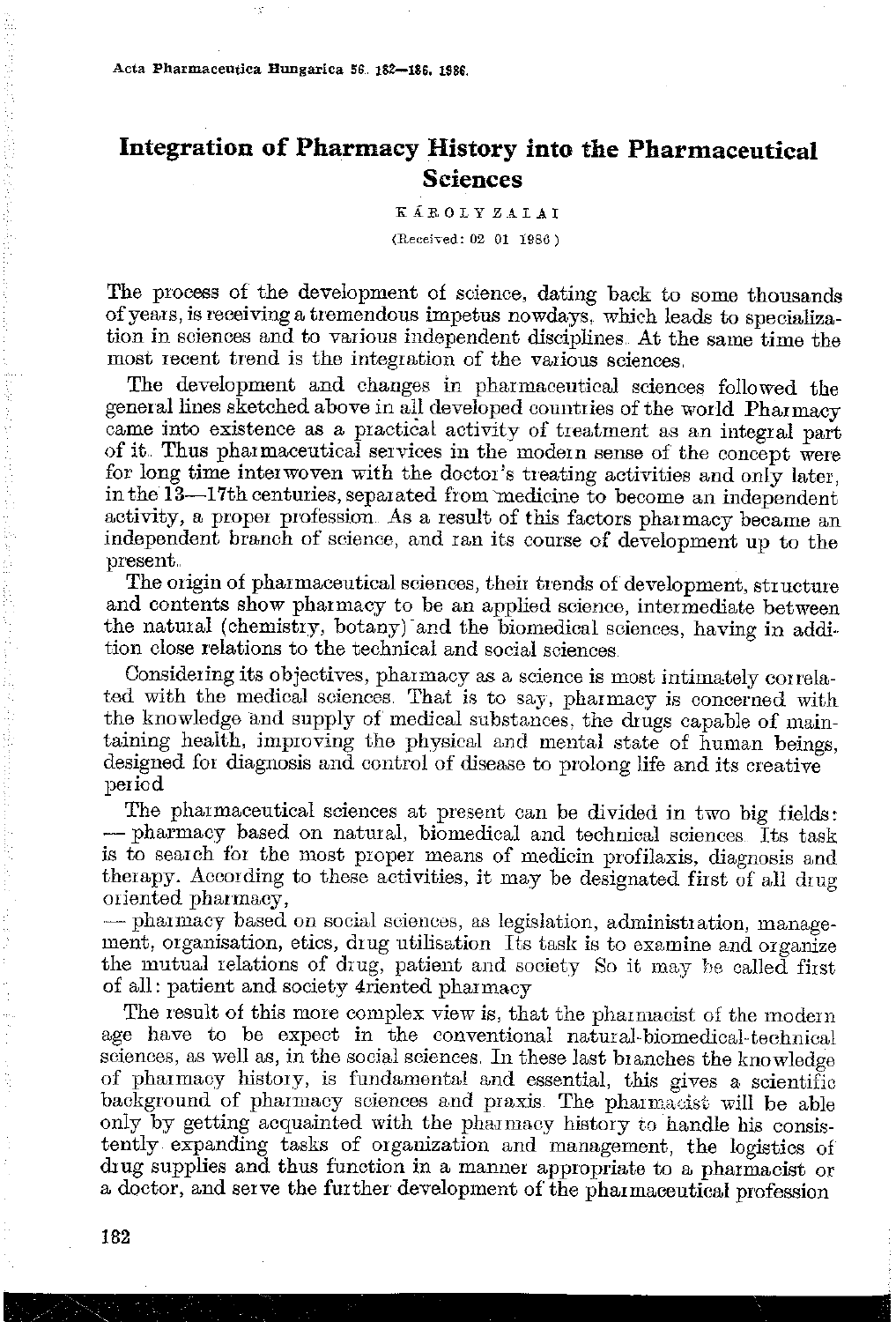The enclosed table is an attempt to illustrate the manner in which pharmacy history should be integrated into the system of the pharmaceutical sciences. The pharmaceutical science has six fundamental colmuns ;pharmaceutical biology, -chenristry, -technology, -pharmacology, -history and -administra- $\mathbf{tion}$ 

The history of pharmacy has already been introduced into the curricula of many universities, The topics of the study are not unified There are two different directions:

- the history of pharmaceutical sciences

Ý

— the history of pharmaceutical practice.

The first direction is the science-history and includes the historical develop· ment of all pharmaceutical science branches with the most important results. The second direction is presentation and demonstration of the pharmaceutical praxis in details with its all social, economical, etc. relations

The following chapters of the pharmaceutical sciences branches are

- the history of pharmaceutical botany, pharmacognosy, phytochemistry, biotechnology etc., for this reason the knowledge of natural products in chronological description

- the history of pharmaceutical chenristry thus the production of elements and inorganic preparations, the synthesis of organic compounds; chenrical and pharmaceutical analysis of of all these drugs For this reason the drug control according chemical methods.

- the history of drugs, The acknowledgement of biological activities of drugs, pharmacology, pharmacodynamy and pharmacokinetic etc.

- the history of pharmaceutical technology. Developement process of the technological methods and the formulation of the pharmaceutical preparations, with special respect of the stability and biopharmaceutical research.

- the history of pharmaceutical legistlation, administration and organi**sation of pha1maceutical service and social pharmacy** 

- the development process of history of pharmacy as a science.

The above mentioned science territories give the whole pharmaceutical science, on that basis developed the consideration, opinion and profession of the pharmacist.

The history of pharmacy practice contains the following significant chapters:

- the general history of pharmacy profession in different periods (antiquity, middle age, modern times, etc): medical, social, economical, etc. relations of the pharmacist, wholesaler and pharmacy shop, pharma-industry, etc.

 $-$  the history of herbarias, dispensatories, pharmacopoeias, national formulaties, collection of prescriptions, drugs prices lists, etc, Development of **scientific and prof6ssional p1ess.** 

 $-$  the history of pharmaceutical instruments: apothecary potr weights, scales, mortars and pharmaceutical machines etc.

 $-$  the history of pharmaceutical establishments: pharmacyshop, pharmacylaboratory, pharmaceutical industry, and wholesale, pharmaceutical society, **pharmacy museums, etc** 

 $-\mu$  the history of pharmacy education, specialisation, doctor degree and post graduate training. History of professor-ships, colleges and pharmaceutical faculties

- Pharmaceutical biographies of famous pharmacists. The role of some **pharmacists in other sciences or in Iiterature and arts**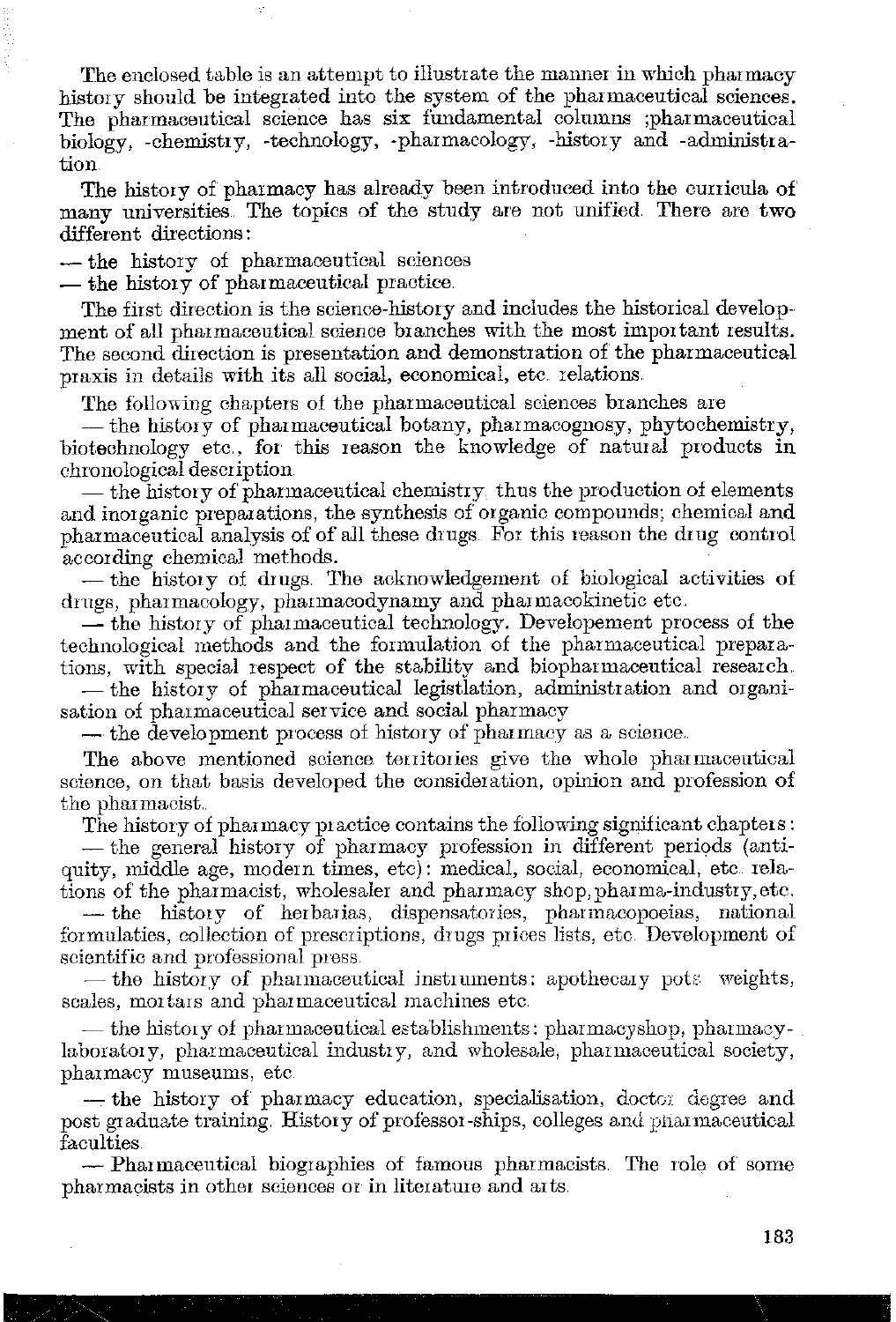The research in pharmacy history contains analytic and synthetic elements. and the most important assistent sciences of these are the following: physics, chemistry, biology, medicine, history, general statistics, legislation, geography, archeology, heraldic, numizmatic, diplomatics, librarianship, linguistics, etc.

My conclusion shows, that the pharmacy history as scientific discipline and subject should be integrated very well into the system of pharmaceutrcal sciences. The description of the most important chapters of scientific and professional pharmacy, shows the role and importance of pharmacy history as science and as curriculum and discipline.

### PHARM ACEUTICAL SCIENCES

|  | 1 Applied natural sciences                       | General physical chemistry,                                    |                        |
|--|--------------------------------------------------|----------------------------------------------------------------|------------------------|
|  |                                                  | Colloid, s. Analitical chemistry<br>Anorganic and organic che- |                        |
|  |                                                  | mistry                                                         |                        |
|  | Pharmaceutical chemistry                         | Drug chemistry                                                 |                        |
|  |                                                  | $_{\text{Drug controll}}$                                      |                        |
|  |                                                  | Special chemical subjects                                      |                        |
|  | Pharmaceutical biology                           | General biology                                                |                        |
|  |                                                  | Botany                                                         |                        |
|  |                                                  | Medicinal botany                                               |                        |
|  |                                                  | Microbiology                                                   | Drug                   |
|  |                                                  | Physiology-pathophysiology                                     |                        |
|  | Pharmaceutical technology                        | Praescriptional pharmacy                                       |                        |
|  |                                                  | Galenies                                                       | Drug oriented pharmacy |
|  |                                                  | Drug formulation                                               |                        |
|  |                                                  | Drug standardization and                                       |                        |
|  |                                                  | stabilization                                                  |                        |
|  |                                                  | Pharmaceutical industry                                        |                        |
|  |                                                  | Biopharmacy                                                    |                        |
|  | Pharmaceutical pharmacology General pharmacology |                                                                |                        |
|  |                                                  | Pharmacodynamics                                               |                        |
|  |                                                  | Pharmacokinetics                                               |                        |
|  |                                                  | Clinical pharmacy                                              |                        |
|  | 2 Applied social sciences                        | Sociology, ethics                                              |                        |
|  |                                                  | Legislation, administration                                    |                        |
|  |                                                  | Statistics                                                     | Drug and pharmacist    |
|  |                                                  |                                                                | in society             |
|  | Pharmaceutical administra-                       | Pharmacy organization,                                         |                        |
|  | ti on                                            | management                                                     |                        |
|  |                                                  | Drug utilization                                               |                        |
|  |                                                  | Pharmaceutical economics                                       | Patient and society    |
|  | Pharmaceutical history                           |                                                                | oriented pharmacy      |
|  |                                                  | History of pharmaceutical<br>sciences                          |                        |
|  |                                                  | History of pharmaceutical                                      |                        |
|  |                                                  | $_{\rm practice}$                                              |                        |
|  |                                                  |                                                                |                        |

1. Table Integration of pharmacy history into the system of the pharmaceutical sciences

#### $Summary$

The pharmacist of the modern age have to be an expert in the conventional natural-biomedical-technical sciences as well as in the social sciences. In these last branches is fundamental and essential the knowledge of pharmacy hisitory wich gives a scientific background of pharmacy sciences and praxis. The author shows, that the "pharmacy history" as scientific discipline and subje-t should be integrated very well into the system of pharmaceutical sciences.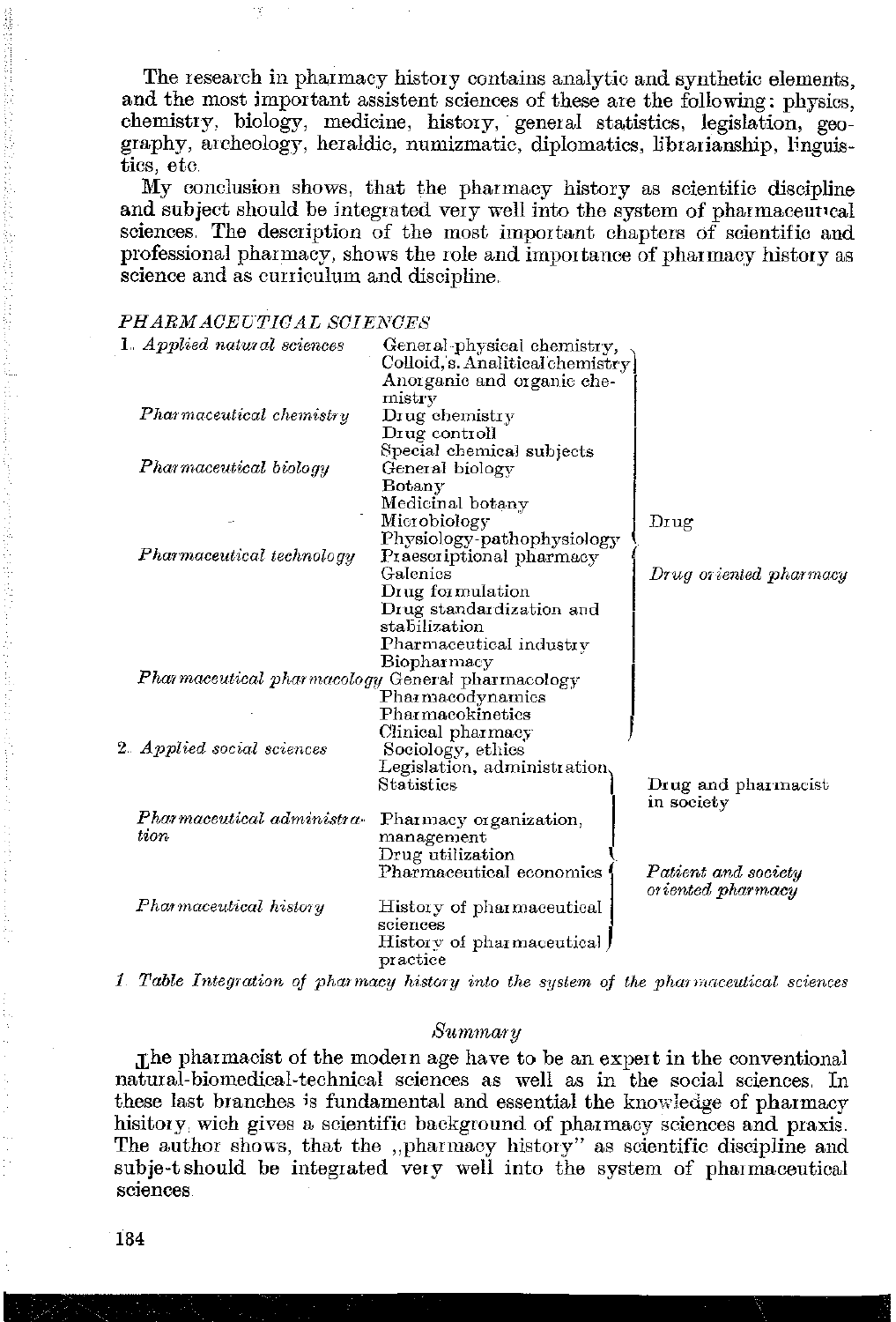## *Összefoglalás*

i.

A tudományok fojlődése napjainkban a specializálódás következtében számos önálló tudomány megjelenését eredményezte Egyidejűleg a fejlődés velejárója a különböző tudományágak integrációja A világ legkülönbözőbb országaiban a gyógyszerészeti tudományok hasonló változáson estek át. A szerző kísérletet tesz a gyógyszerészeti tudományok rendszerezésére, felosztására, melyet külön táblázatban mutat be .. Az alkalmazott társadalomtudományok közé sorolja a gyógyszerészeti történelmet, megjegyezve annak két különböző szakterületét: a gyógyszerészeti tudománytörténetet és a gyógyszerészeti gyakorlat tö1 ténetét

A gyógyszerészeti tudománytörténet és gyakmlat történet fontosabb fojezeteinek áttekintésével a szerző bemutatja a gyógyszerészeti történelem, mint tudomány és mint az oktatás tárgyát képező diszciplina jelentőségét.

### Literature

- 1. *H Schelenz.* Geschichte der Pharmazie. Verlag J. Springer, Berlin, 1904.
- 2. *G. Sonnedecker.* Kremers and Urdang's History of Pharmacy. Fourth Edition, J. B. Lippincott Comp. Philadelphia-Toronto, 1983.
- 3. *Nic. Aagaard Sverre* Et studiun1 Av Faunasiens Historie, Oslo, 1982
- 4. P Dilg: Perspektiven der Pharmaziegeschichte, Akademische Druck- und Verlagsstalt. Graz, Austria, 1983.
- 5 G. A. Bender Great Noments in Pharmacy, Nortwood Institute Press, Detroit, 1966.
- 6. *P. Bousel, H. Bonnemain, F. J. Bové* History of Pharmacy and Pharmaceutical Industry. Asklepios Press, Pa1is-Lausanne, 1982
- 7 *L. Huszar, G. Varannai: Medicina in Nummis. Budapest, 1977.*
- 8. R. Schnabel : Pharmazie in Wissentschaft und Praxis, *IIeinz Moos Verlag*, München.
- 9 *Lydia Mez-Mangold* Aus der Geschichte des Medikaments F. Hofmann Ja Roche Co A. G. Basel
- 10 *G. TJrdang-Jf. Dieckniann.* Einführung in der Geschichte der deutschen Pha11nazie, Bovi Verlag GMBH, Frankfurt am Main, 1954.
- 11 G. E. Dann Einführung in die Pharmaziegeschichte Wissentschaftliche Verlagsgesellschaft GMBH. Stuttgart, 1975.
- 12. űJ. *Baradlay-E. Bársony:* A magyarországi gyógyszerészet története. M. Gy. E kiadás Budapest, 1930

#### проф.  $_{\rm A-P}$  К. Зап $_{\rm A}$ и: Интеграция истории фармации в фармацевтические науки

Pasвитие наук в наши дни вследствие специализации привело к появлению многих самостоятельных отраслей науки. Одноверменно развитие сопровождается интеграцией различных отраслей науки. В разных странах мира фармацевтические науки претерпевали аналогичные изменения. Автор делает попытку на систематизацию, разделение фармацевгических наук, что предстваляется в виде отдельной Taблицы. К прикладным общественным наукам причисляет историю фармации, отметив два специальных областей ее: историю науки фармации и историю фармацевтической практики.

Пересмотром вежнейших глав истории фармацевтических наук и истории фар-Mации автор демонстрирует значение история фармации, как предмета науки и обучения.

#### D<sub>I</sub>. K. Zalai: *Integration der Pharmaziegeschichte in die pharmazeutische Wissenschaft*

Die Entwicklung der Wissenschaften hatte der Spezialisierung zufolge das Erscheinen von zahlreichen selbstständigen Wissenschaften mit sich gebracht. Eine Begleiterscheinung dieser Entwicklung ist die Integration der verschiedenen Wissenschaftszweige. Einer solchen Anderung waren in vielen Ländern der Welt auch die